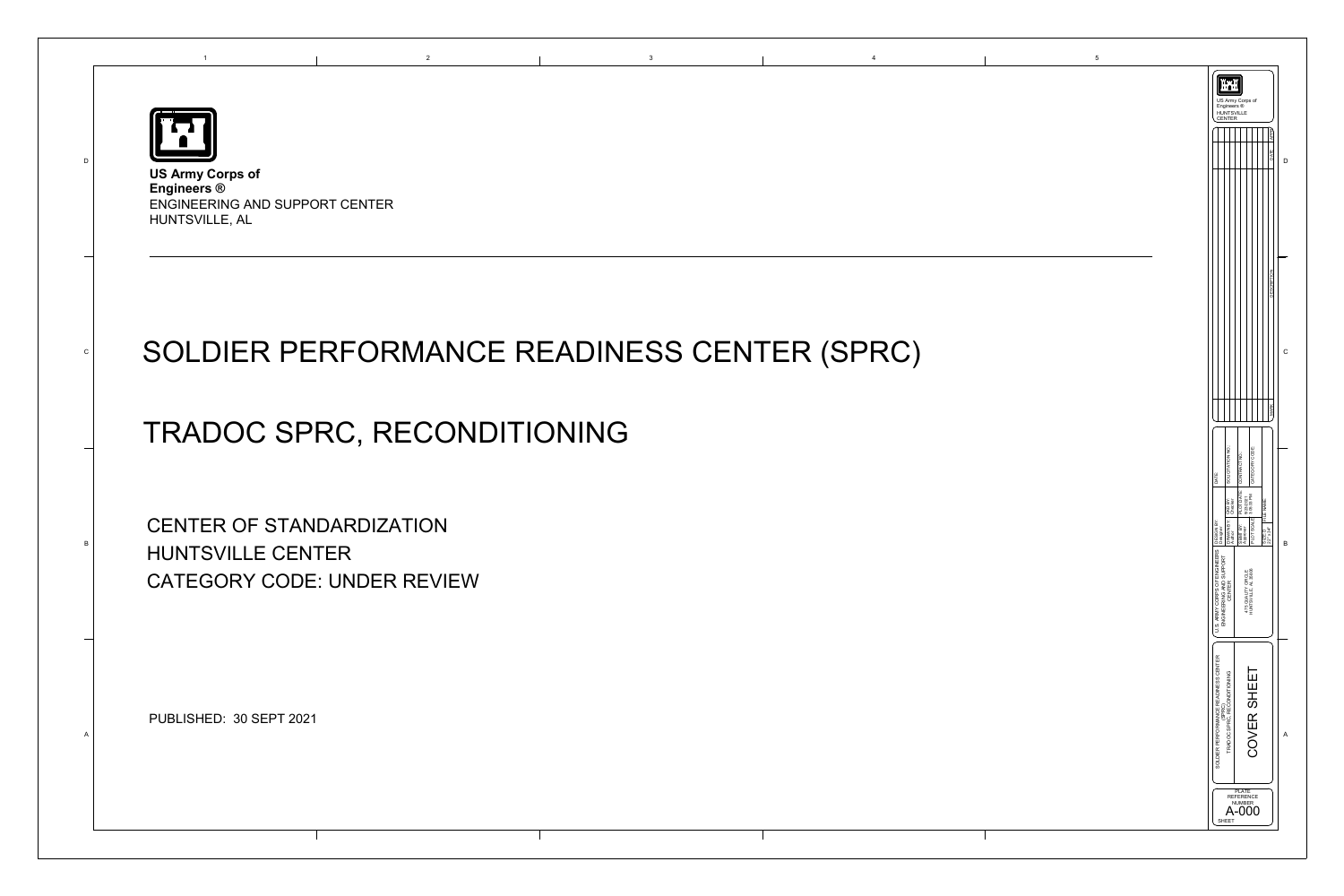| <b>TRADOC SPRC, RECONDITIONING</b>    |                                  |                            |                                     |
|---------------------------------------|----------------------------------|----------------------------|-------------------------------------|
| <b>DESCRIPTION</b>                    | <b>TOTAL GROSS</b><br>AREA (FT2) | <b>HALF</b><br><b>AREA</b> | <b>ADJUSTED GROSS</b><br>AREA (FT2) |
| <b>MAIN BUILDING</b>                  | 3,900                            | Ν                          | 3,900                               |
|                                       |                                  |                            |                                     |
| OVERALL FACILITY SQUARE FOOTAGE SHOWN |                                  |                            | 3,900                               |
| STANDARD DESIGN MAXIMUM               |                                  |                            | 3,900                               |
| <b>DIEEEDENCE</b>                     |                                  |                            |                                     |

## **NOTES:**

- **REFERENCE THE ARMY STANDARD DESIGN FOR SOLDIER PERFORMANCE READINESS CENTER (SPRC) DATED MAY 2021 FOR MANDATORY DESIGN INFORMATION.**
- **REFERENCE STANDARD DESIGN CRITERIA FOR SPRC**
- **FOR ADDITIONAL DESIGN INFORMATION.**
- **SPRC, STRUCTURE.**

D

C

B

A



US Army Corps of Engineers ®

H

SHEET



- - -

 $- - - - - - - - - - -$ 

A-102